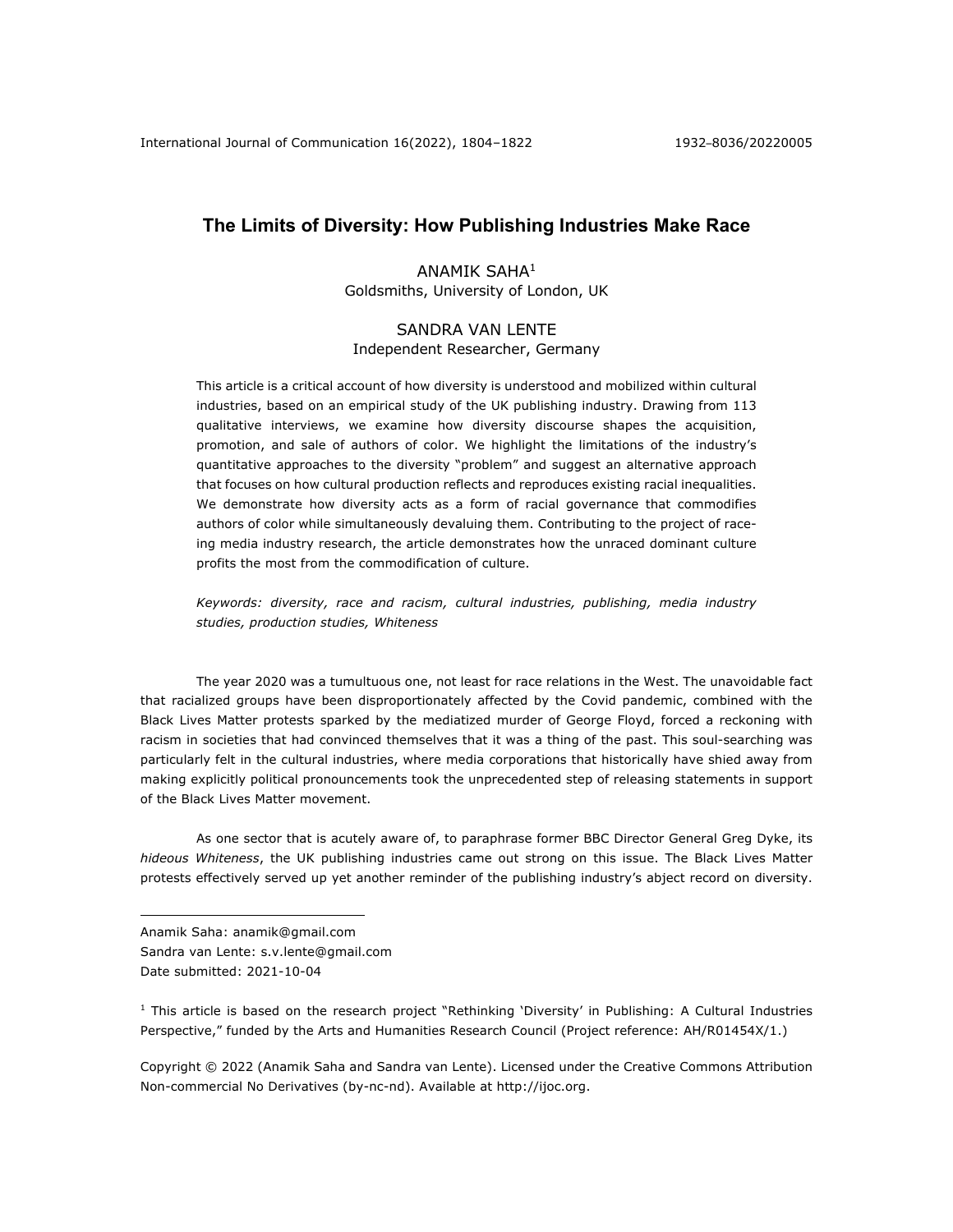In a letter to his company that was shared publicly, CEO of Penguin Random House UK Tom Weldon acknowledged "the systemic racism that Black people, and indeed all people of colour, face daily" (para. 6), before outlining the company's commitments to "inclusivity" (and achievements made in that area to date), including increasing representation, creating "a culture of belonging," and publishing "books for everyone, by everyone" (Penguin Random House UK, 2020, para. 16). David Shelley, CEO of Hachette UK, similarly released a statement, describing how he wants "people to feel seen, heard, understood and supported by everyone at Hachette, particularly at a time when terrible things are happening in the world around them" (Hachette UK, 2020). Pan Macmillan's (2020) statement highlighted an urgent need "to be better allies to the Black community, to educate ourselves on Black issues and to commit to sustained and effective action to oppose racism" (para. 1), before outlining a list of pledges—mostly around recruitment, but also acquisition. Harper Collins (2020) released a single message on Twitter that expressed solidarity with "all of our colleagues, authors, readers and partners who have lived with racism and oppression throughout their lives in the US."

A year that has exposed the ongoing dispensability of Black, Brown, and Asian lives can make the subject of "diversity" in publishing feel a little trivial. But the very utterance of Black Lives Matter underscores the lack of value that is ascribed to Black life in all aspects of society, including media. Nearly all the statements referred to earlier involved a reference to the power of books—as David Shelley (as cited in Hachette UK, 2020) wrote, "books are among the most potent agents of change in the world" (para. 4). Such expressions can feel slightly trite, particularly when coming from corporations that make immense profits from the commodification of culture. But if racism involves the dehumanization of people of color, then one of the powerful dimensions of books, especially fiction, is how they can help restore the humanity to people racialized as Other, to return value to those whose lives have been devalued.

The statements shared by the major publishing houses in support of Black Lives Matter focused on recruitment in an industry that remains overwhelmingly White and middle class. There was also an acknowledgment of the lack of diversity in the books being published. Yet, an underexplored area is the treatment of authors of color<sup>2</sup> once they are acquired. As this article will show, although there is an increased demand for authors from racialized backgrounds in particular, their books—and, by extension, representations of race—are made according to the dominant White hegemony. While this has been a longstanding theme in critical theories of race and media, what this article brings to the discussion is a still relatively novel empirical insight into how *race is made* by cultural industries. In doing so, this article demonstrates how publishing houses are attempting to capitalize on the demand for diversity and how authors of color continue to struggle despite the new opportunities that this new moment of diversity is bringing. Specifically, it highlights how the way the books by authors of color are made reinforces the economic and cultural status of the dominant culture.

 $2$  We use the term of "authors of color" as a shorthand to describe authors who come from racialized backgrounds, such as Black or Asian. When using this term we recognize that it can flatten differences between particular groups. This article focuses on the shared experience of racialized authors. When making these arguments, we do not seek to diminish or downplay the specific experiences of authors from particular racialized groups.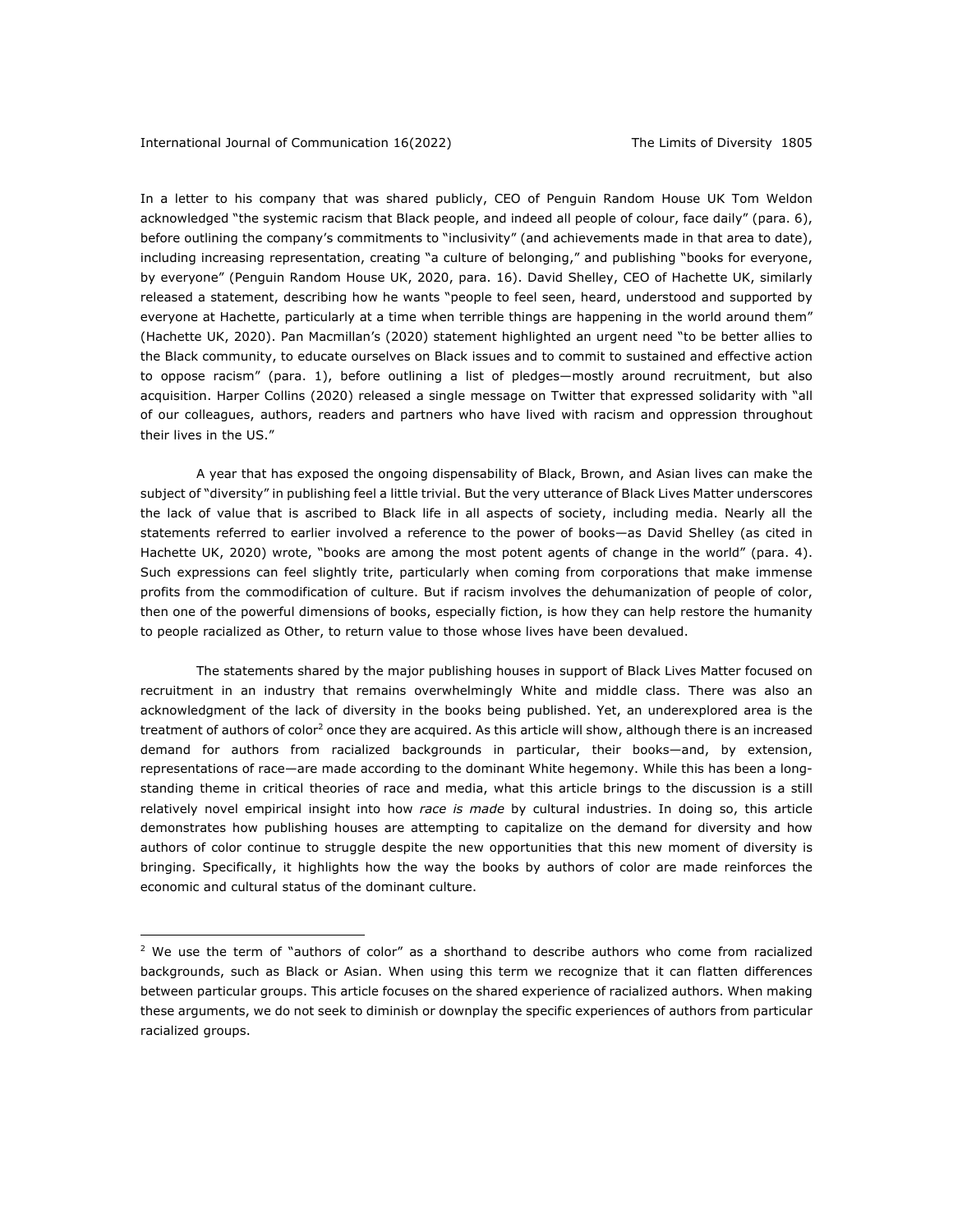Based on an in-depth study of the trade publishing industry<sup>3</sup> in the United Kingdom, the purpose of the article is to show how the publishing process can harm writers of color. It begins with a critique of how racial/ethnic diversity has been discussed in media research, going on to highlight the value of a production studies approach to race and media. We then introduce the study on which the research is based, involving 113 interviews with people who work in trade fiction. We focus on the contradiction between how writers of color in the moment of diversity are seen not only as an opportunity but also as niche and a risky investment. As the empirical section will demonstrate, diversity is effectively mobilized on the terms of Whiteness, which simultaneously commodifies and marginalizes narratives around race. We argue that this is a central feature of the publishing industry, which operates to sustain privilege as much as to make profit.

### **Critiquing Diversity Discourse in Publishing**

## *The Numbers Approach to Diversity*

The lack of diversity in UK publishing is stark. The industry has been subject to numerous reports that have exposed the dearth of racial and ethnic diversity in publishing, in terms of the composition of the workforce and the composition of writers and illustrators who produce books (Bold, 2019; Kean, 2004; Kean & Larsen, 2015). According to the Office for National Statistics' Labour Force Survey, publishing is the Whitest of all the creative sectors (95% of its workforce is White) and the most privileged in terms of the percentage of its workforce from higher or other managerial/professional backgrounds (Brook, O'Brien, & Taylor, 2020). From an anecdotal perspective, during our fieldwork, for which we visited all the major publishing houses and big independents, the absence of racial and ethnic diversity in these offices, except for a smattering of interns, was striking. For an industry that prides itself on its openness, this lack of diversity is a great source of embarrassment (Squires, 2017). Our concern, however, is how publishing becomes an alienating environment for creative workers from underrepresented communities.

These statistical studies have played a crucial role in ensuring that diversity remains high on the agenda. Together, they have added urgency and prevented complacency around these issues; certainly, in our interviews, we did not encounter any denial around publishing's overwhelming Whiteness. However, we want to start this article by considering the limitations of a purely quantitative approach to diversity as employed by the industry, including CEOs, executive boards, and policy makers. In this context, diversity and, by extension, inequality—is reduced to a numerical problem to be fixed through self-administered targets based on gaining demographic parity with the wider population. Newsinger and Eikhof (2019) critique the business-case-for-diversity approach on these terms, highlighting how diversity is rendered in terms of data initiatives to evidence change, measured using cost/benefit analysis/return-on-investment policy. Their argument is that the conceptualization of diversity in this way is a direct product of the neoliberal logics that are shaping the managerial culture of creative and cultural industries, including publishing.

Scholars adopting a more explicit critical race frame have highlighted how "diversity" is better understood as a form of racial governance, particularly when datified in terms of what Clive Nwonka (2020)

<sup>3</sup> *Trade publishing* refers to books made for general audiences, including fiction and nonfiction.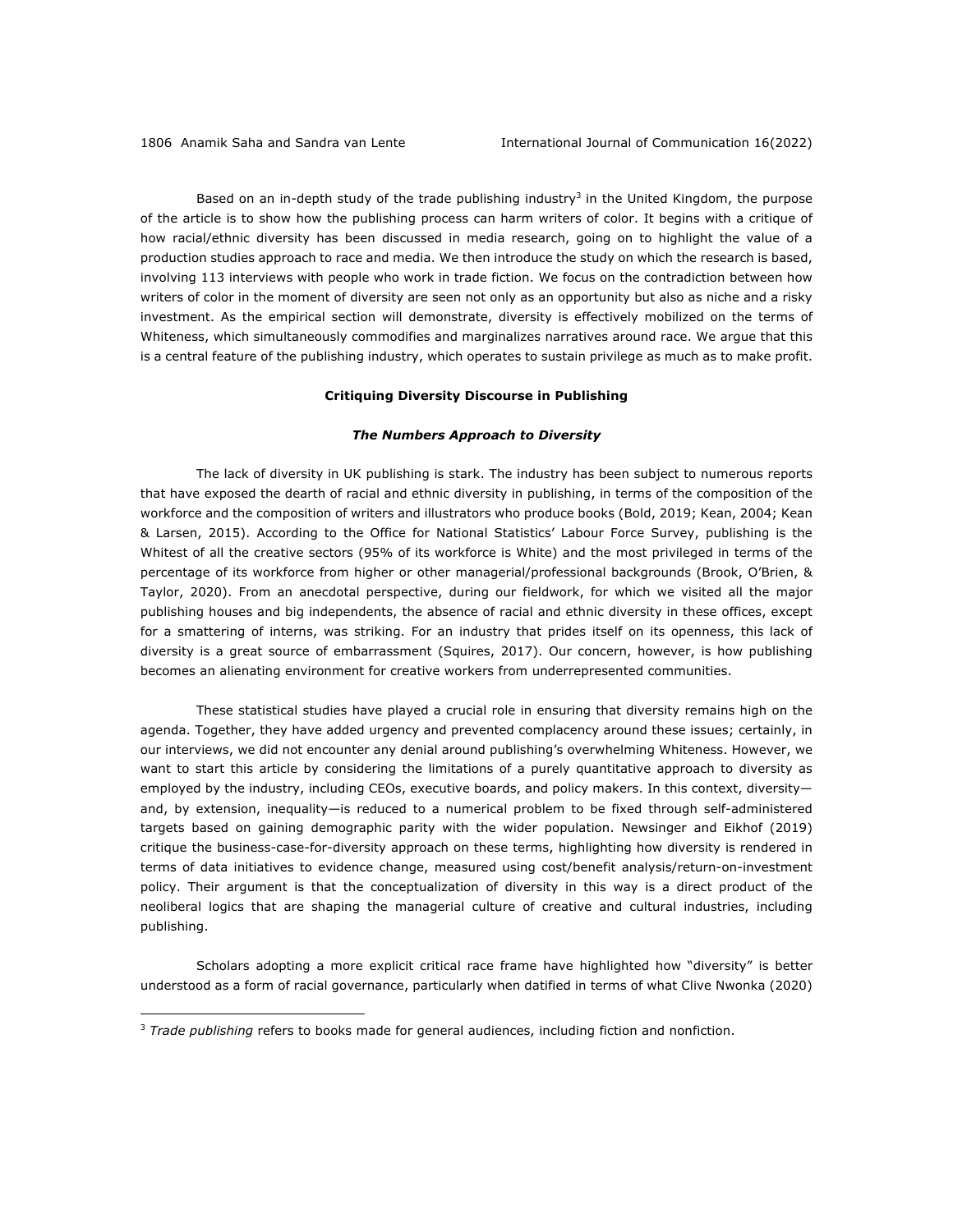calls an "instrumentalist and enabling mode of rationality" (p. 32). For instance, in an important yet somewhat overlooked critical account of diversity and media, Gwyneth Mellinger (2003) focuses on the American Society of Newspaper Editors' attempts to solve the diversity "problem" in the US newspaper industry through a minority-hiring initiative, which she argues entrenched "systemic racism in their newsrooms at the same time that they claim to champion its eradication" (p. 130). Drawing from critical Whiteness studies, Mellinger (2003) argues that the reduction of minoritized journalists to a statistical problem to be solved in effect allows Whiteness to remain invisible and unmarked, while reifying the Othered status of the people of color it is attempting to include. Similarly, Herman Gray (2016) challenges recent studies on communication research that attempt to empirically measure rates of diversity in terms of "the production and expression of media content" (p. 241). More precisely, he takes issue with the underlying assumption that diversity in media is fulfilled once it attains demographic parity with the population at large. For Gray, diversity is better understood as a discourse that structures the *making* of race in the media industries, rather than a social fact that can be measured according to a number of discrete indicators.

#### *A Production Studies Approach to Diversity*

We open with this brief discussion of the limitations of the quantitative approach to the diversity "problem" to introduce an alternative perspective of diversity that focuses instead on cultural production as the source of racial inequality in cultural industries. Herman Gray's (2016) criticism of the demographyrepresentation approach (that he finds undergirds *both* media policy and academic research) becomes a call for a theoretical and empirical reorientation within studies of media that center the issue of production. As Gray states (2016),

inattention to race-making rather than racial representation in media studies assumes that the source of inequality and racism rests with individual preferences and dispositions of show-runners and directors, network executives, and advertising executives. Concerns with diversity and race as a practice of knowledge/power (what John Caldwell calls the deep texts of production cultures) are not endemic to the organization of media industries or research approaches to their study. (pp. 248–249)

As Gray puts it, the focus on racial representation—where visibility becomes the normative frame through which diversity is understood and measured—deflects attention from the dynamics of race-making practices that should be the core of a critical media industry program that is invested in the problem of inequality. Gray (2016) is calling for a more production-orientated research agenda that seeks "to identify sites, discourses, and practices of producing difference and to study race-making practices as power/knowledge that operates as a logic of production" (p. 249).

Before we develop this point further, we want to briefly underscore Gray's (2016) reference to "race-making" in media. Such a notion employs an explicit constructionist mode, to think through how media make ideas of race as embodied in cultural commodities—such as film, television, music, and books—that circulate in and through production and consumption contexts. In shifting the attention to *race-making* (rather than racial representation), Gray additionally prevents the slippage into a cul-de-sac that conceptualizes representation solely in terms of problematic assertions around visibility or accuracy. Gray's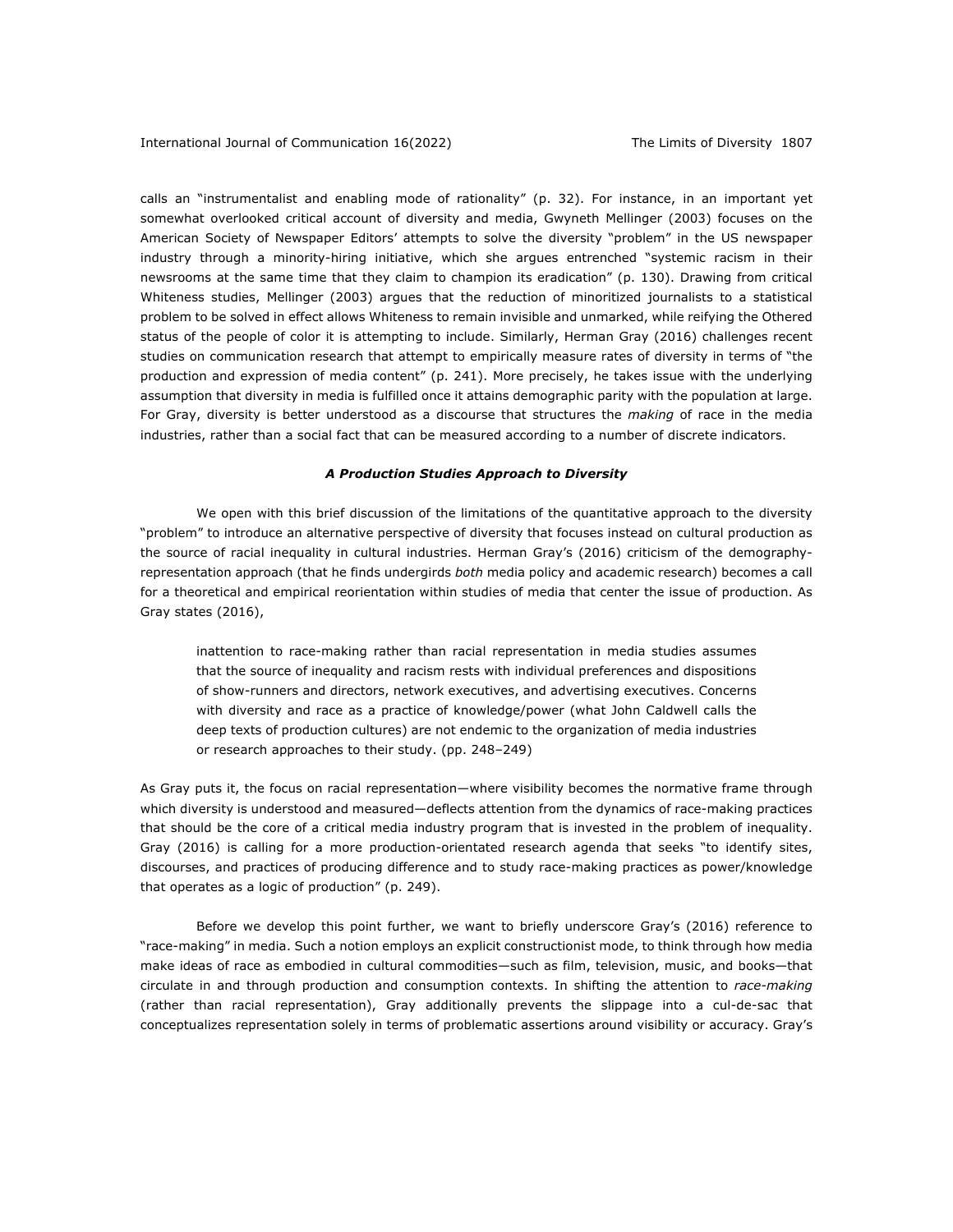(2016) approach is more in keeping with Stuart Hall's (1988) important notion of the politics of representation, which understands race as a floating signifier, the meanings of which remain resolute, yet are always under contestation, existing in the permanent state of being made and remade.

To return to Gray's (2016) point about the need for a focus on production, since the particular piece we are referring to was published, we have witnessed the bourgeoning field of production studies of race that address Gray's call. Some of the most important race and media research that has emerged in recent years has appeared in what we broadly refer to as critical media industry studies. Such studies have made significant contributions to our understanding of race and media, especially about the operation of diversity in media industries (see Martin, 2021; Molina-Guzman, 2016; Nwonka, 2020; Warner, 2015). Countering the notion that inequality in media will simply be solved by inserting more enlightened practitioners into media organizations, the strand of production studies that this article draws from demonstrates how ideas of race penetrate the processes and logics of cultural production that in turn lead to the reproduction of historical constructions of Otherness. We are referring to Timothy Havens's (2013) notion of "industry lore" and Keith Negus's (1999) idea of "culture produces an industry," which both demonstrate how the social and cultural values that creative mangers bring to their work affect the making of Black television and Black music, respectively, and, in turn, the value placed on these genres. Of particular pertinence for this article is Saha's (2016) research into the use of technology in the *comping* of British South Asian authors (i.e., the part of the acquisition process that identifies comparative titles to forecast future sales for a new book), which he demonstrates is embedded with Orientalist assumptions about South Asian cultures. This in turn steers the production of books by these authors into repeating the very Indophillic tropes of Asianness that they in fact set out to challenge. Saha's (2016) concept of the "rationalizing/racializing logic of capital" (p. 2) evokes Gray's (2016) earlier comment, regarding how logics of production operate as a form of power/knowledge when it comes to race-making practices.

The studies referenced begin to touch on the literature on *racial capitalism* (Bhattacharyya, 2018; Melamed, 2015; Robinson, 1983/2000) that highlights how racism and capitalism, as two distinct historical forces, come together to organize populations into those without value (those who are racialized), and those with value (the *nonracialized*). The basis of theories of racial capitalism is that while capitalism is not intrinsically racist, it is invariably racial in character. This raises an important issue in critical media industries research more broadly, which assumes that racism is a by-product of media's profit-making drive rather a structuring force in itself. This has meant that despite their important contributions, production studies of race remain somewhat marginalized and overlooked, when it is in fact deeply revealing about the nature of cultural production and the media industries as a whole. For Herman Gray (2016), the lack of attention of race in production studies is

the result of the analytic confinement and discursive linkages of race to people of color (and not the operation of Whiteness) as it is to not appreciating the logic of creative practices, especially media, as a site of making race and practices of inequality. (p. 248)

Or, as Alfred Martin, Jr. (2020) puts it, "When race and production practices are studied, the findings are considered to be extrapolatable only to those studying race in media production and not to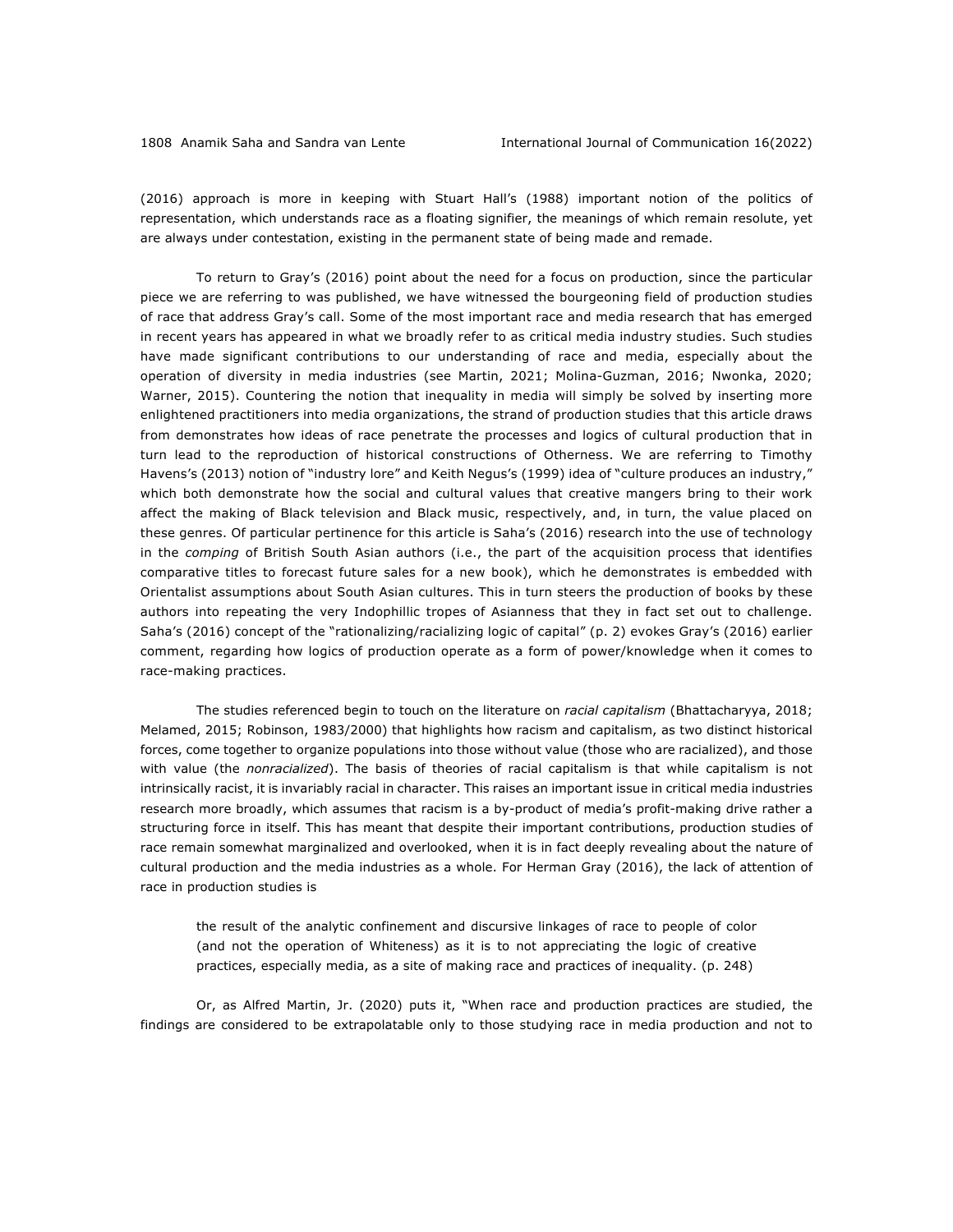those who study unnamed Whiteness within media industries" (p. 136). As we attempt to show, the way that publishing industries make race is not just about siloing the narratives of race that are believed to have little commercial value, but also about the very means through which the (White) dominant culture maintains its economic control and power. In this way, the article is a contribution to the urgent project of what Martin (2020) calls *race-ing* production studies.

## *Race-ing Publishing Industries/Studies*

In the preface to the first edition of his influential study of the publishing industry, John Thompson (2012) describes his "puzzlement" that, as one of the oldest cultural industries, publishing has received the least attention in media and communication research (p. viiii). Both Marsden (2017) and Murray (2006) also note the almost willful neglect of publishing in media studies. Perhaps publishing has resisted treatment as a form of mass communication because of its association with high literary culture. Thompson's (2012) book *Merchants of Culture* was a significant contribution, then, to media and communication studies; it underscores publishing as a huge industry that has undergone significant transformation in the last 30 years, driven by both economic and technological developments. Thompson's (2012) book achieves the important task of demystifying and deromanticizing the book-making industry.

Yet, in the very few communication studies/sociological studies of the publishing industry, including Thompson's (2012), there is very little discussion of race. With reference to Thompson's (2012) book, it is surprising to us that an in-depth, book-length study of the publishing industry features so little discussion of diversity, let alone race and racism. The one section of the book that looks at the issue of diversity (Thompson, 2012, pp. 395–402) considers whether the impact of commercialization and conglomeration has led to the homogenization of book content. Diversity here is broadly conceived with no actual reference to inequality, let alone race. One could argue that Thompson (2012) is not necessarily diminishing the subject of racism in publishing; rather, it is simply not his interest in this particular study. But in the spirit of race-ing media industry research, we assert that the dynamics of book publishing cannot be explored without a recognition of the operation of Whiteness.<sup>4</sup> After all, as stated, the publishing industry remains the *Whitest* and most privileged creative sector, certainly in the United Kingdom. Rather than taking the Whiteness of publishing as a natural fact, we ask, How does the making of books ensure the status of the White middle class who effectively control the industry? How is the discourse of "diversity" impacting this?

Few production-orientated studies address these questions, especially in relation to trade fiction. One exception comes from scholars working at the intersection of postcolonial studies and publishing/book studies. We are specifically referring to debates on the commodification of postcolonial literary fiction (Brouillette, 2007; Huggan, 2001; Ponzanesi, 2014), which explore how postcolonial writers are marketed for Western audiences and how value is inscribed onto their books, particularly through literary prizes and cultural criticism. This touches issues on diversity, but more in relation to which novels by authors who originate from the "Third World" gain recognition/cultural legitimation and

<sup>&</sup>lt;sup>4</sup> By way of contrast, in one of the few other sociological monographs on the publishing industry, Clayton Childress (2017) at least acknowledges the Whiteness of this industry in his mapping of the production and reception of a particular literary studies novel.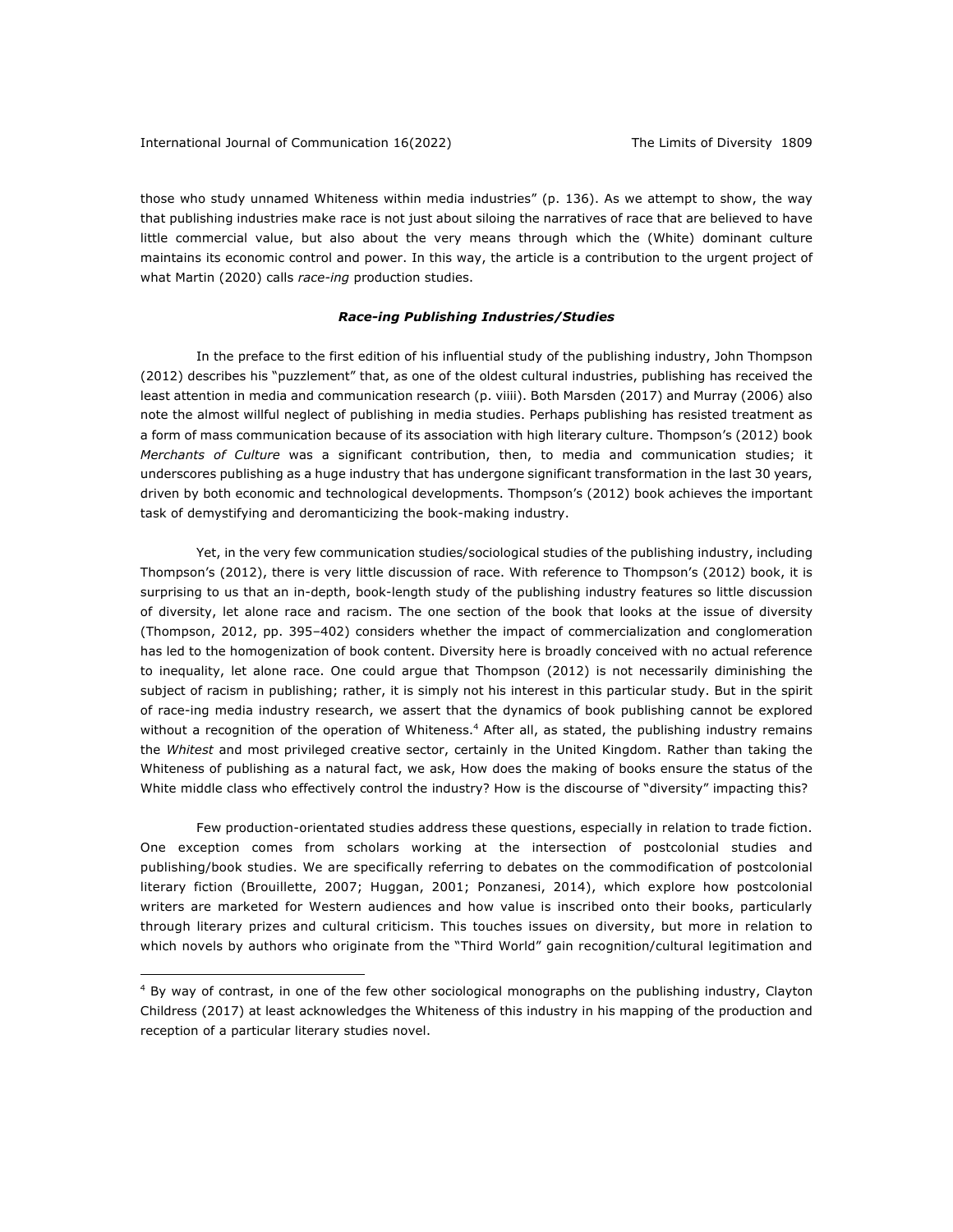the extent to which they resist/reinforce the privilege of the literary establishment. The work here produces many important insights relevant for our argument, particularly the understanding of publishing as a global marketplace that is shaped by the unfolding relations between culture, capitalism, and imperialism. Yet, while there is an interest in production, mostly marketing, the focus is more on reception. As these works belong to the field of literary studies, there is understandably less sociological concern in how diversity discourse is shaping the production of the books of authors of color across trade fiction, including commercial genres. In the context of publishing studies, Claire Squires (2017) produces a rare example of the approach we are calling for, adopting a cultural economy perspective<sup>5</sup> in a short report on the "diversity deficit." Drawing from in-depth interviews with commissioning editors, Squires (2017) highlights how commercial imperatives impede diversity initiatives; as one editor said to her,

there's a lot of discussion . . . about diversity in terms of ethnicity and class in publishing too and I think, yeah I hope that will . . . change in publishing. But . . . I guess ultimately publishers are businesses so there needs to be a commercial imperative to . . . implement those political changes too. (p. 6)

As we will show in this article, the tension between the moral argument for diversity, yet the lack of faith in the economic value of authors of color, is an important dimension of how publishing makes race.

Our research builds on Squires's (2017) account, as well as Saha's (2016) study of the comping of British South Asian authors mentioned earlier. It is a contribution to the ongoing project of the race-ing of production studies, and media and communication studies more generally. The aim of this article is to provide an empirical account of what diversity *is doing* to the acquisition of authors of color and the making of their books. It argues that diversity as a discourse contains two movements: one that attempts to address demands for more representation and a second that tries to limit actual structural change to publishing. Put another way, the article demonstrates how the publishing of authors of color makes race in a way that paradoxically continues the marginalization of those authors, which in turn is precisely how the dominant culture sustains its position of privilege. As Cedric Robinson (1983/2000) describes in his important thesis on racial capitalism, "in the realm of the economic, racism is an attempt to safeguard the interests of those deemed dominant or 'unraced'" (p. 21). As we will show, this quotation uncannily captures the politics of race-making in publishing in this moment of diversity.

#### **Introducing the Research**

#### *Research Context*

This article is based on a yearlong study of the UK trade publishing industry. The aim of the study, quite simply, was to explore how books by authors of color are made. Although, as shown, the limited amount of research on diversity in publishing has mostly focused on the racial, social, and gender composition of the publishing workforce, and occasionally the diversity of authors published (Bold, 2018), there is less focus on how diversity is impacting the authors of color—or, as Sara Ahmed (2012) puts it,

 $5$  For an overview of this approach in relation to race and media, see Saha (2021, pp. 93–94).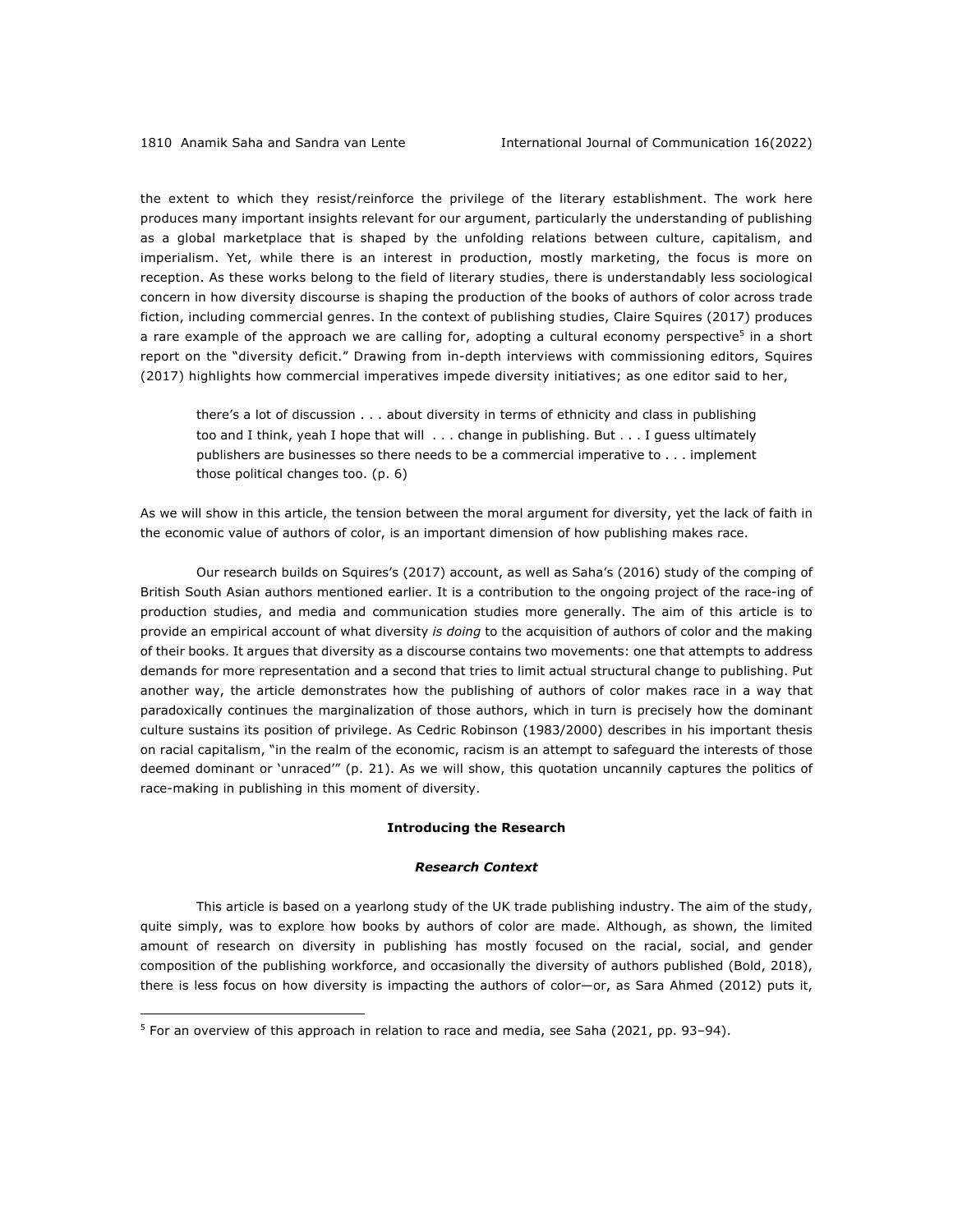what *diversity is doing*. The focus of our research, then, is to examine what happens to those authors from racialized backgrounds who are published. Does the emphasis on diversity enable their practice and provide new opportunities? Does diversity ensure that they are afforded the same opportunities as their White counterparts? These are the urgent, yet neglected, questions during this moment of "diversity" in publishing.

The British publishing industry has gone through dramatic changes over the past 30 years. These include a period of conglomeration that intensified in the 1990s as successive governments adopted neoliberal policies of marketization and deregulation that, along with the fall of the Net Book Agreement in the mid-1990s, facilitated mergers and the consolidation of the market among the biggest publishing houses. Huge technological changes also occurred, including the launch of Amazon.com, which became the world's biggest retailer of books, the emergence of digital books and e-readers, and new online platforms that presented independent presses in particular with an opportunity to market and sell their books directly to audiences. In a nutshell, policy and technological developments in cultural industries have both consolidated the clout of the major publishers and lowered the barriers to entry for smaller presses (though they continue to exist in a precarious state). It is against this backdrop that "diversity" discourse comes into ascendency. While a language of diversity has always been present in UK cultural policy making, it takes a more assertive form during the *New Labour* government that, again, shaped by neoliberal agendas, understands diversity as a driver of economies, urban regeneration, and social cohesion. The business case for diversity, as outlined, becomes the basis for creative industries policy that in turn has shaped diversity agendas within publishing.

But diversity has also been driven from the ground up, particularly through popular antiracism activism that see the treatment of racialized communities in media as part of a social justice agenda. Moreover, the angry pronouncements of activists and social media users on the ongoing invisibility/marginalization/stereotyping of minoritized people on our screens (and on our pages) have become popular media content in themselves (Littler, 2017; Titley, 2019). This media amplification of the demands of activists and audiences for more *diverse* books from marginalized voices is putting immense pressure on publishers, whose very social and cultural authority is being challenged, perhaps more so than at any point in the history of modern publishing. It is in this context that we argue that "diversity" is in fact better understood as the response of the dominant culture to these calls, as an attempt to meet the demands of minoritized groups while keeping their privilege and status in place (see Saha, 2018). Thus, to reiterate, we treat "diversity" as a set of practices and methods through which the dominant culture attempts to maintain its status, rather than simply a target that is not being met. As we will show, this status is reinforced through what decision-makers decide has quality and what is deemed to be of commercial value.

#### *Research Methods*

The research in question was based on 113 in-depth interviews with people who work in publishing, 66 of whom were White, and 47 were "BAME."6 Similar to Clayton Childress's (2017) study, which traced the making of a literary novel through each of the key stages of production, we also tracked the making of

<sup>&</sup>lt;sup>6</sup> BAME, an acronym for "Black, Asian, minority ethnic," is a policy term used in the United Kingdom to describe anyone who is not White.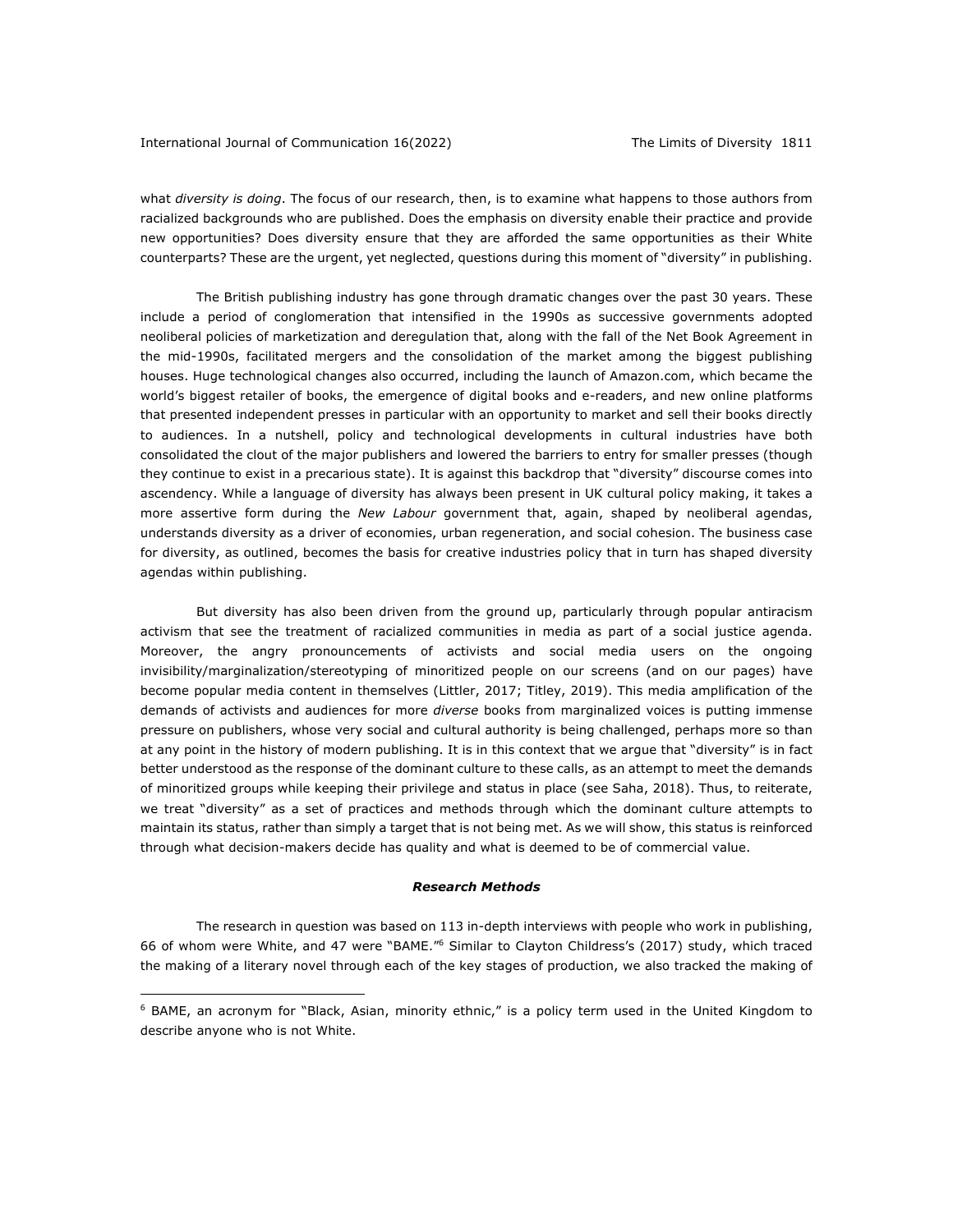books by authors of color in three sectors of trade fiction: literary, young adult, and crime/thriller. This involved interviews with agents, CEOs/managing directors/publishers, editors, people who work in communications (including marketing and PR) and sales, designers, and booksellers/retailers<sup>7</sup> (see Table 1 for a full breakdown). We interviewed a mix of senior and junior personnel from both big and smaller publishing presses (all the major publishing houses participated in the research; see Figure 1). Our initial respondents were found through introductions via our research partners (see Saha & van Lente, 2020), followed by snowballing techniques and e-mail invitations to people in specific roles. We aimed to reach a cross section of the industry to allow us to make generalizations about the publishing process.

| Table 1. Breakdown of Respondents by Role. |     |
|--------------------------------------------|-----|
| Agents                                     | 18  |
| CEOs/MDs/publishers                        | 26  |
| Editors                                    | 17  |
| Designers                                  | 6   |
| Communications (marketing and publicity)   | 15  |
| Sales                                      | 9   |
| <b>Booksellers</b>                         | 8   |
| Other (festivals, authors, rights, etc.)   | 14  |
|                                            |     |
| Total                                      | 113 |



*Figure 1. Breakdown of respondents by type of publishing house.*

 $<sup>7</sup>$  One major online retailer, after discussions, decided not to participate in our research.</sup>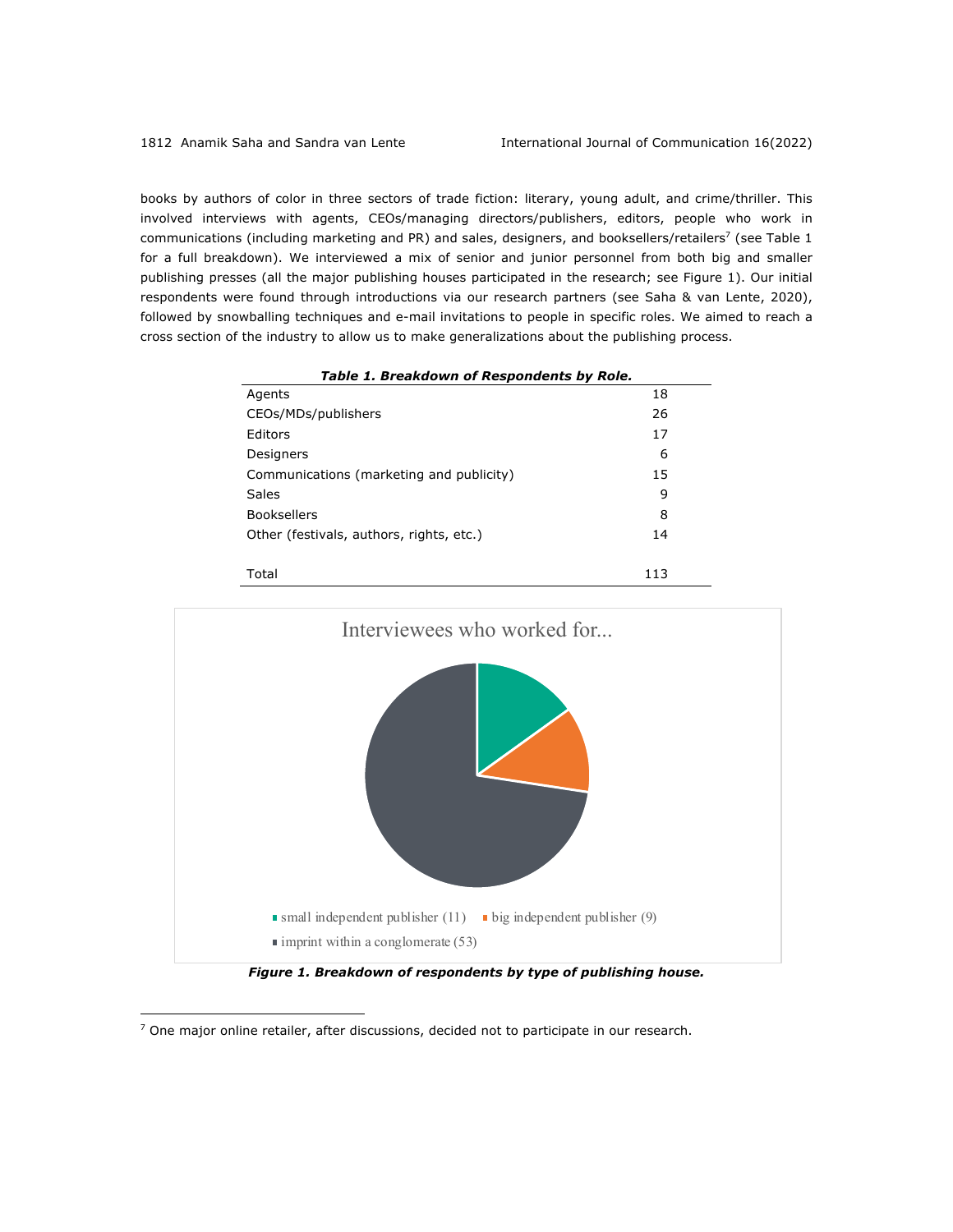Our methodological approach is shaped by Georgina Born's (2010) sociological/anthropological approach to cultural production, which uses publishers' "exegeses on the art object in question" (p. 176) and their reflections on their professional practices to think through how production shapes the aesthetics of the book and vice versa. A particular emphasis is placed on how "aesthetic categories and judgements" (Janet Wolff, as cited in Born, 2010, p. 175), as well as commercial understandings (what Havens, 2013, calls *industry lore)* in relation to diversity, are formed. Given this, interviews were based on getting respondents to reflect on their role in the publishing process, and what they do and why. Most of the respondents had some experience working on books by authors of color, but we found that even those who had not were still able to speak to diversity issues in publishing. During our interviews, we were acutely aware that because one member of the research team was a person of color, respondents might have overemphasized their commitment to diversity to prove that they were not racist. Nonetheless, this was interesting knowledge in itself, which spoke to anxieties around *doing diversity right*. Our focus then was on how respondents construct meanings about their work and experiences within the context of the interview. The task entailed thinking through how the knowledges that emerged could be used and deconstructed to reveal "the how and the actual what of narratives of lived experience" (Holstein & Gubrium, 2004, p. 149) in publishing authors of color in trade fiction.

#### **How Publishing Industries Make Race**

From the outset of the research, it became evident that authors of color are in demand right now. Publishing in the United Kingdom is not subject to government creative industries policy—as are other cultural sectors, like film or the arts, that are buoyed by public money—but the business case for diversity that is the basis for such policy has been subsumed into publishing. The search for authors from diverse backgrounds (and the inability to find them) was a strong narrative among the agents and editors we interviewed. As one White editor said to us, it is "an advantage if a writer you publish . . . isn't White in literary fiction." In the genre of crime/thriller, which, according to the report *Writing the Future* (Kean & Larsen, 2015), has the least representation of authors from racially minoritized backgrounds, one White agent went as far as telling us that she would be "biased towards a foreign-sounding name" if one ended up in their *slush pile*. Once again, in the context of the research interview, such hyperbolic comments can be read as an outcome of a desire to demonstrate antiracist credentials. Yet, such a narrative, we argue, speaks to a very real thirst among publishers for more diverse voices, born out of both moral and commercial rationales, and external pressures.

Although this moment of diversity, as expressed in these quotations, has certainly led to some opportunities for writers from underrepresented communities, in what follows, we do not merely make the argument that such comments are disingenuous in how they fail to attend to entrenched racial inequality. Rather, we want to demonstrate how these sentiments in fact reproduce inequalities through simultaneously marginalizing, as they attempt to include, authors of color (as captured in the agent self-professed attraction to a "foreign-sounding name"). We make this argument based on respondents' reflections on the initial stages of the publishing process, including acquisition and editing. We focus on two issues in particular: the pressure for authors to conform to (racial) expectations of White publishers and the lack of value afforded to writers of color despite the demand for them.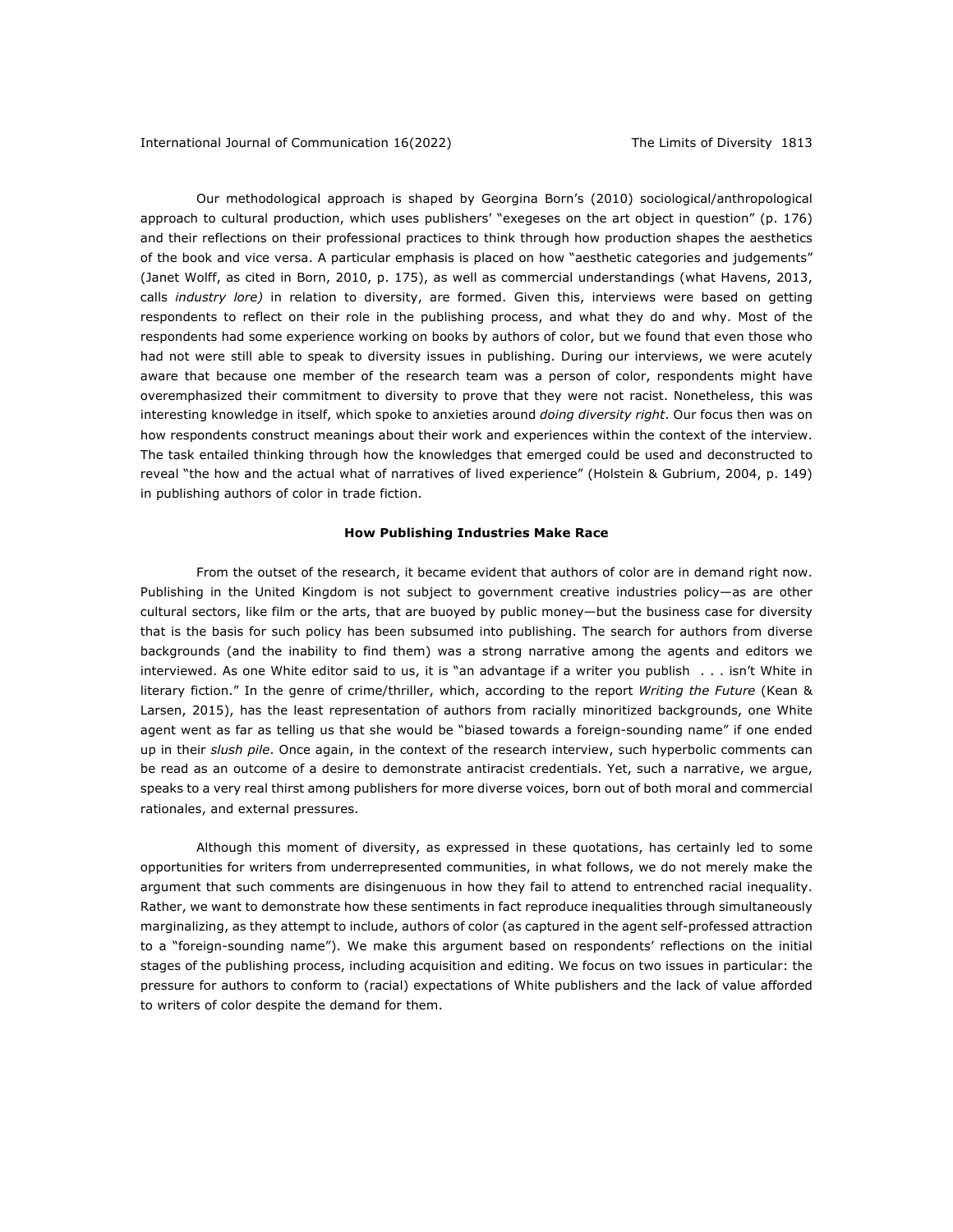### *Conforming to Whiteness*

One finding from the *Writing the Future* report cited earlier was that writers of color feel steered toward reproducing racial and ethnic stereotypes. In our research, publishers unsurprisingly disassociated themselves from such practices if it was felt that they do occur, but what became clear from our interviews was the strategy of replicating past successes. Publishing is an inherently risky business, so publishers look to reproduce formats or formulas that they know worked in the past. As one "BAME"<sup>8</sup> respondent put it to us, publishers "don't want the next big thing. They want the next big thing to be just like the last big thing, only slightly tweaked." This comment was said half-jokingly, but many other editors agreed that publishers want the same but different, especially in commercial fiction. This has unique ramifications for authors of color. As we will demonstrate, although there is a demand for the diverse perspectives of authors of color, limits are placed on what stories they can tell.

In a nutshell, many of the "BAME" respondents we spoke to felt that authors of color had to fulfill certain—or indeed *racialized*—expectations of White middle-class editors to get a publishing deal. For instance, the following quotations from White respondents acknowledge how authors of color are restricted to certain genres or subject matter:

What people don't seem to be as open to, is [a "BAME" author] writing a rom-com, or a crime novel. It seems it's almost like we've pigeon-holed (them) and so the more diverse authors are generally writing about war or terrible things. (Editor, senior, White, woman)

So thinking about the crime market, if you had like a Black Londoner writing about knife crime, I can imagine selling that and people nodding and going, ok, that makes sense. But if it was a Black Londoner writing a cosy, village mystery with a vicarage—an Agatha Christie type thing—I think I would struggle to get people to pay attention to that book because it doesn't fit their perception of what [Black] people should be doing. (Sales, senior, White, woman)

Both of these quotations act as admissions regarding how publishers place authors of color in boxes, in terms of what they are allowed to write about. They point to how such writers are tied to an expectation around what is supposedly authentic to their experience, understood in terms of negativized discourses around victimhood. Both quotations also describe how being able to write in the most commercially lucrative of genres, like romance and classic Christie-esque thriller, is a privilege denied to writers of color. In the second quotation, when the respondent who works in sales describes how it would be a "struggle to get people to pay attention" to an Agatha Christie-type novel written by a Black person, it

<sup>8</sup> In recent times, the term *BAME* has been criticized for homogenizing racialized populations and not attending to the specificities of particular racial and ethnic experience. While we have similar problems with the term, for the purpose of protecting identities, we use "BAME" (in quotation marks) precisely because it is so nonspecific. We purposefully do not state the person's professional role. The extent to which the UK publishing industry lacks diversity is such that naming someone by his or her racial/ethnic identity alongside the individual's job title would potentially reveal his or her identity.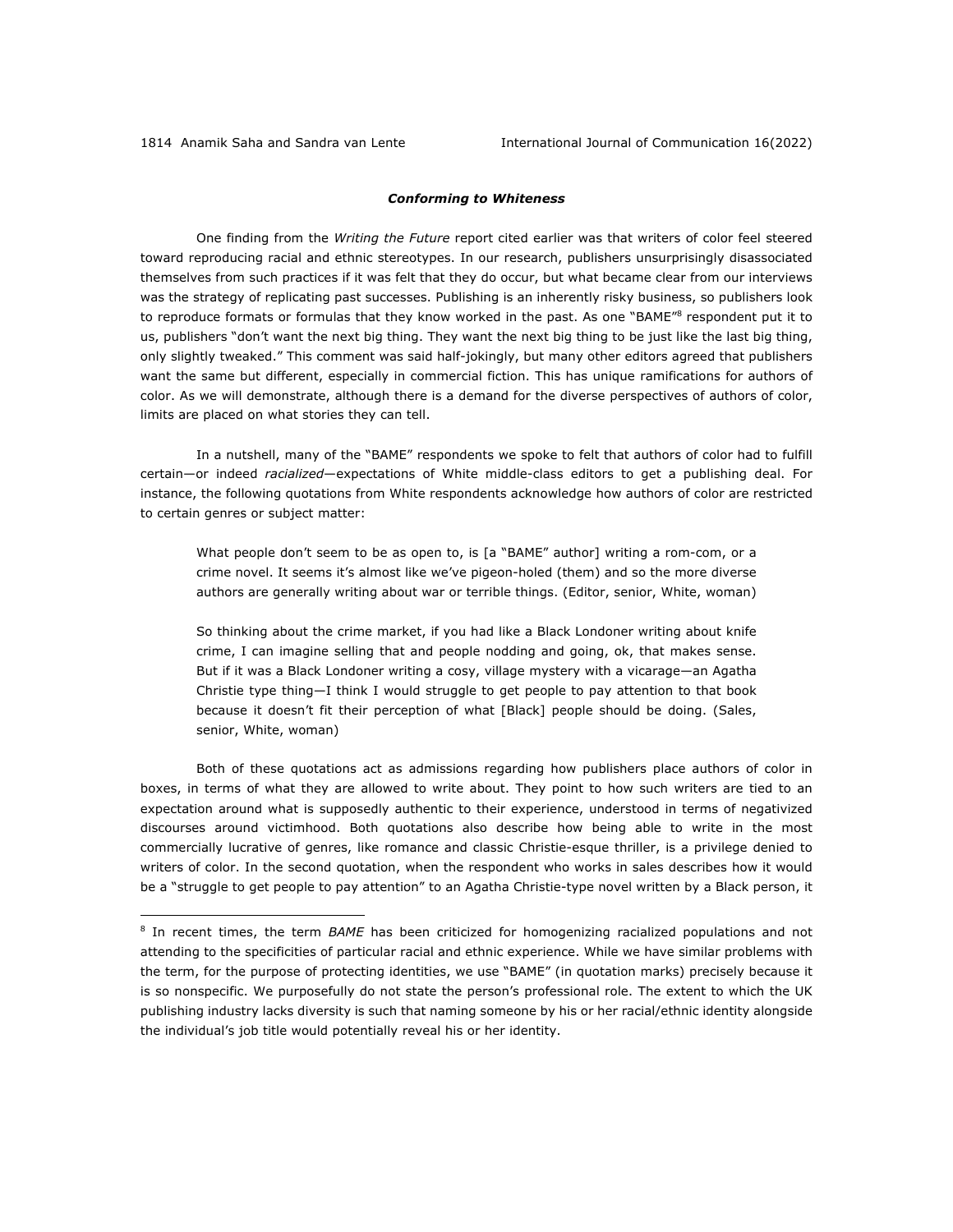#### International Journal of Communication 16(2022) The Limits of Diversity 1815

is not clear whether the person is talking about retailers/booksellers or audiences. Nonetheless, this perception of what "people" want is effectively a form of industry lore that in this instance places constraints on authors of color and what they can write about. These quotations effectively reveal how all genres are racialized in terms of who is allowed to participate in them and who is not.

A further elaboration on the theme of how ideas of racial authenticity become imbued in genre formats comes in the following quotation from a "BAME" respondent. The respondent describes the negative reaction of publishers to a manuscript written by an author of color that did not meet their expectations in terms of subject matter:

And I think a lot of White editors were like "We thought you were giving us this immigrant narrative, but you're not, and so we're not going to pursue it." . . . I think there's a particular narrative that they're at ease with, and they know how to grapple with politically, and they know how they want to publish it in a particular way.

This quote echoes the findings of the scholarly work on the making of postcolonial literary fiction cited earlier, and how those works that, as Sarah Brouillette (2007) shows, articulate narratives of exile and hybridity appeal the most to cultural critics in the West. The reference in this quotation to how editors know how to "grapple" with these books politically is also a point made by Brouillette on how the themes typically covered in postcolonial fiction appeal to the liberal politics of White middle-class publishers. What we draw attention to in this quotation is the way in which it alludes to how a particular type of literary fiction written by authors of color—based on stories of exile and migration—has become a production format in itself. The respondent describes the "ease" that publishers find working in this genre, in contrast to alternative narratives of racial experience otherwise deemed uncomfortable. The failure of the author in question to deliver the "immigrant experience" coveted by White editors led to the manuscript's rejection.

To end this section, we finish with two quotations from authors of color that are direct expressions of how they feel they have had to conform to the Whiteness of the industry:

to get it through all the checks and balances that you need to get published in the first place, you've got to adhere to what White people expect. [My book] did feed into a narrative . . . we're talking about the working-class stereotype of Black kids on council estates, smoking crack and shooting guns . . . totally, that was part of it. And here's a guy who grew up kind of like that and who can tell this story as opposed to a White dude telling it. ("BAME" respondent)

Either you've been redeemed by the establishment so, you've gone to Oxbridge, so, they say "amazing intellect, went to Oxbridge." Or came from the streets: "Look how good he's done." Those are the two main marketing kind of channels for publishing in England, if you think about it. Or extremely good looking, who's a model for whatever. So, there are all of these things that seep into it and this is why I always say the industry says it wants to diversify but it's on its own terms, but it's still with the kind of exoticizing people. ("BAME" respondent)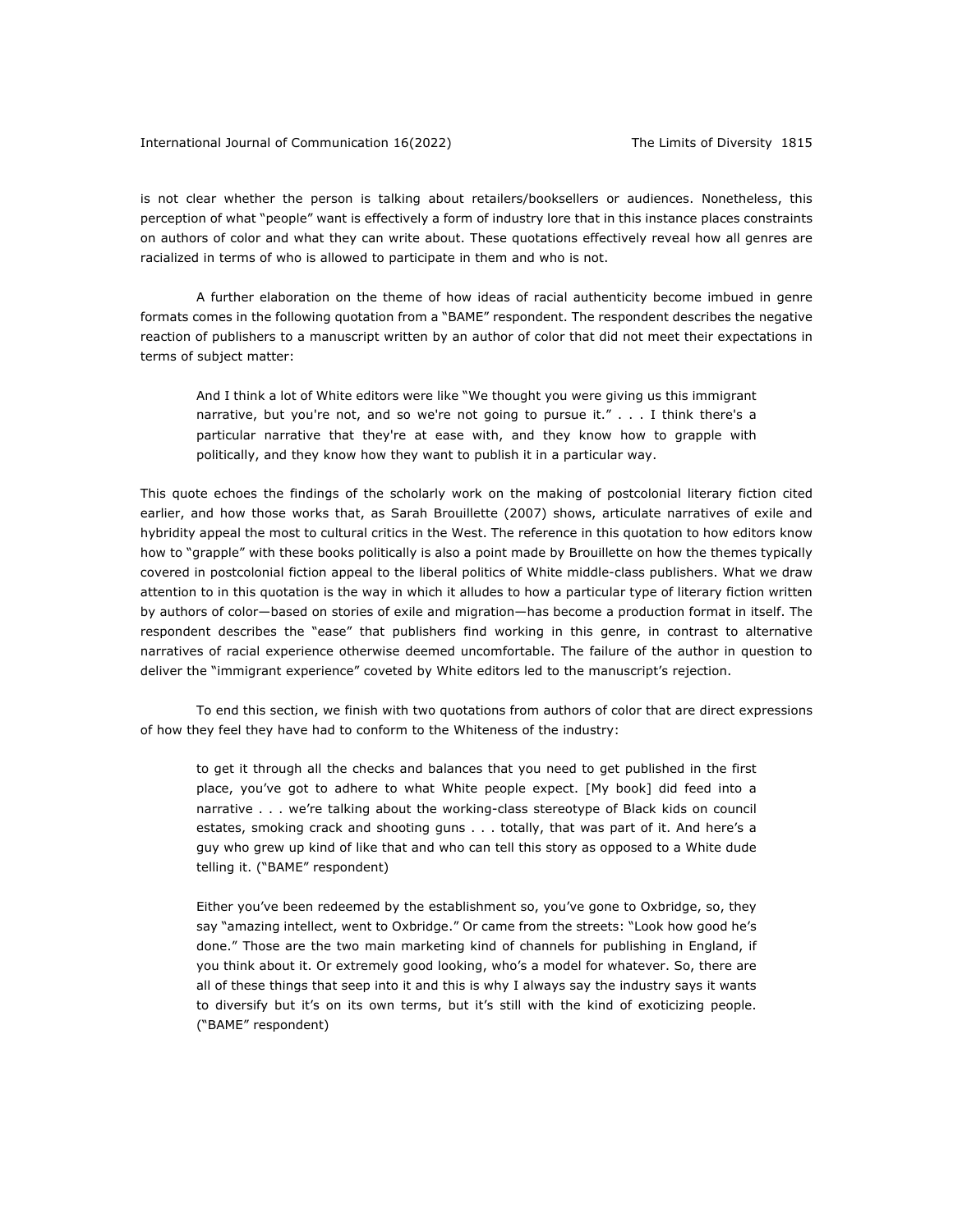In the first quotation, the author admits to how his acquisition was based on their perceived racial authenticity; this (a) presents a narrative around Black experience, which the author admits veers toward racial stereotype but is interpreted by White middle-class editors as authentic, and (b) is based on said author having the required authenticity to be able to tell this story (unlike a "White dude"). Thus, in this instance, the author is deemed to have the required racial capital to write this particular novel. We also underline how the respondent describes the acquisition of authors of color as meeting "checks and balances," which speaks to the processes of rationalization that characterizes publishing. The quotation speaks to how highly racialized assumptions become bound up in standardized industry practices and logics.

The second quotation refers more to promotion and publicity, and how authors of color get reduced to two main marketing narratives, emphasizing either "quality" (going to Oxbridge) or "authenticity" (coming from the streets). Both narratives involve a story arc of redemption, in which the author is being rewarded for successfully entering the middle-class milieu of book publishing. There is also a reference to the sexual dynamics of this patronage. The quotation ends on very explicit reference to how diversity is understood as a form of exoticization. As the respondent asserts, the "industry says it wants to diversify but it's on its own terms." This directly affirms our argument that diversity works for the benefit of Whiteness.

#### *Race Made as Niche*

When conducting this research, we encountered a paradox, however. While there is this heightened demand for diversity, there is still a fundamental lack of value attached to authors from racialized backgrounds. The fact remains that such writers are seen as a riskier investment despite the business case for diversity. Although there has been a shift in the perception of authors of color—such that coming from a marginalized experience is seen as an "advantage," particularly in genres that remain historically White there is a fear among publishers that the "core" audience (implied to be White and middle class) will not be able to relate to their stories.

In the previous section, we wanted to illustrate how constraints are placed on authors of color and their storytelling practices. They are restricted to narratives that White editors decide are authentic to their experience (so, for instance, a gangland thriller rather than a quaint English *whodunnit*). We argue that this is a form of industry lore that is based on and that reproduces Orientalist assumptions of the Other. However, as writers of color are steered into these narratives, often centered on marginality, they then encounter an attitude or sense that such narratives are seen as of marginal interest. For instance, according to a White woman who has a senior position in marketing, "There will be an automatic perception that a commercial title that features a Black character as a protagonist might be a smaller opportunity*.*" A White woman senior editor, when referring to a hypothetical manuscript written from the perspective (and in the colloquial language) of a Black character, adds, "There's just a shut-off because they think it's going to be in an unrelatable setting or this person's back story is going to be too niche. That comes up a lot." As another White woman senior editor puts it, "Books that are dealing with *issues* are just harder for us to publish." While it is not made explicit, when this respondent refers to "issues," she is referring to storylines relating to racial/religious identity.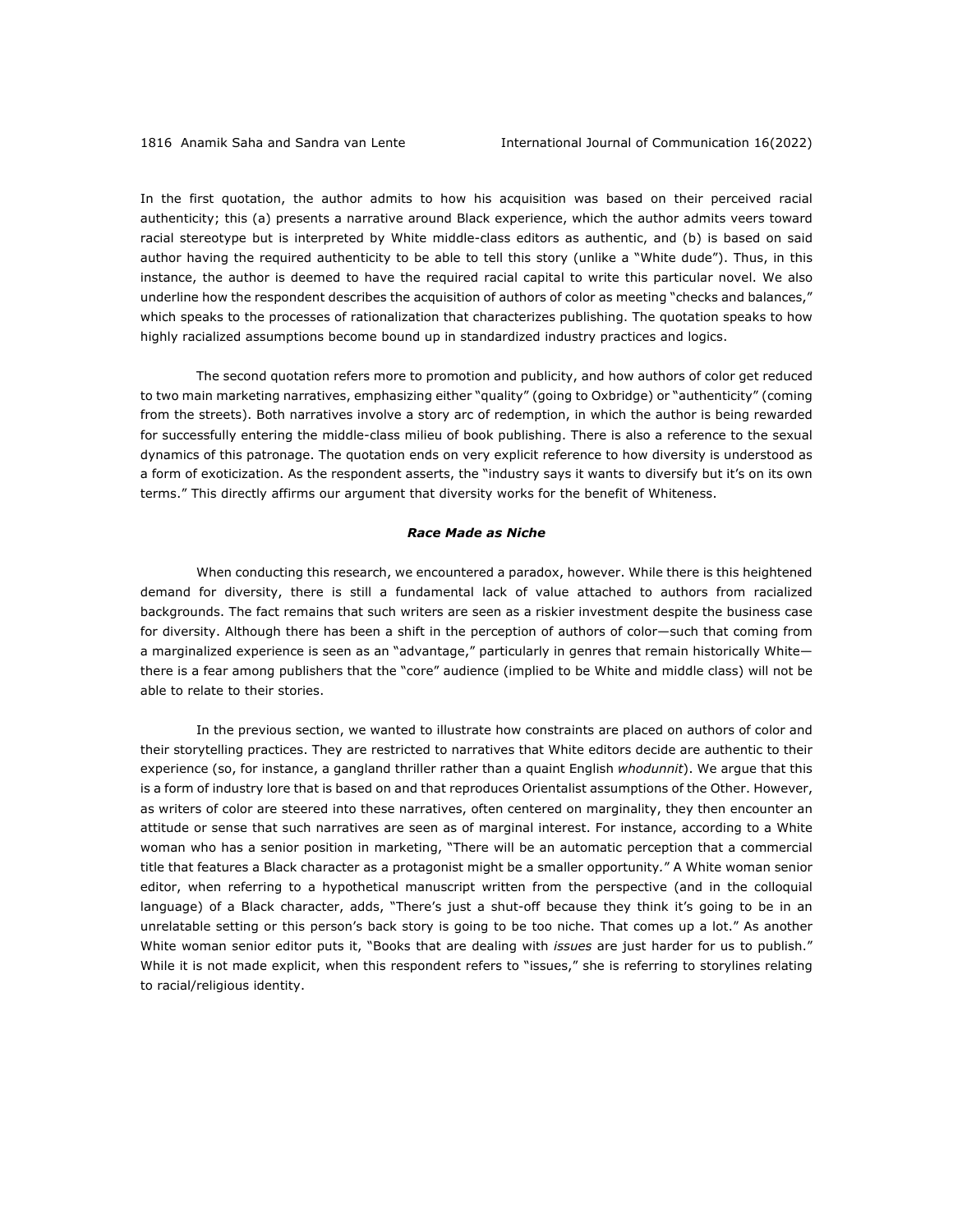We highlight how phrases such as "a smaller opportunity," "too niche," and books "with issues" as harder to publish reflect the way that White publishers consider the novels written by authors of color, especially those that feature a Black protagonist or Black vernacular language. When such books are referred to as niche, it means that they are seen as having low economic value. It is interesting that the first respondent makes the explicit reference to commercial fiction; one common narrative in our research describes how authors of color feature more in literary fiction because there are not the same commercial pressures (or rewards) in this genre compared with others, such as crime/thriller or romance. The main point here is that we find that writers of color are stuck between a rock and a hard place: On the one hand, there is an expectation of what stories such writers can write about (usually relating to their racial or ethnic identity in some way), and on the other, a fear that such stories might appear too niche.

What is alluded to in these quotations is the audience. When the White senior editor from the second quote refers to how a book written by a Black author is going to be "unrelatable," she is referring to how it is the audience that will find it alienating. In fact, we found that publishing professionals were conflating their own position with the readers'. How the publishing industry's imagines its "core" audience, we argue, is the source of the marginalization of writers of color. A major theme in media industries research is the inherent unpredictability of cultural production (Hesmondhalgh, 2018). Studies of Black American television production have shown how the risk and uncertainty are even more pronounced when it is White executives contending with the needs and desires (or what they *believe* to be the needs and desires) of Black audiences (Fuller, 2010; Havens, 2013; Martin, 2021). Our research on British publishing produces a slightly different insight, in that publishers demonstrate very little interest in Black, Asian, or other racialized audiences. Or, put another way, we find that publishers find it difficult to imagine any other any audience than the White middle classes, which immediately compounds the supposed risk in acquiring or investing too much in authors of color. This is illuminated in the following quotation from a "BAME" respondent, who describes how writers of color struggle to get acquired because of their perceived lack of commercial value:

That's not what they think will sell. There's a whole language that they use. "It didn't resonate with me." "I don't know if I can place this book" or whatever. The fact is that they don't know what to do with it because they don't have the kind of mindset. They have certain kinds of barriers and stuff. And I don't think it's conscious. I think it's a cultural thing. I think it's upbringing. I think it's the way they have been conditioned to see the world.

We draw attention here to respondent's references to the different euphemisms that editors use to explain their fears over the relatability—or, more accurately, the marketability—of books by writers of color: "It didn't resonate with me," "I don't know if I can place this book." While such comments appear innocent, the quotation speaks to how editors disguise the "mindset" of White editors toward books by writers of color. The respondent suggests that publishers effectively struggle to imagine an audience for such books, or, more precisely, audiences beyond what they regard as their "core" audience whom they understand as just like them: to repeat, White and middle class (and female; see Saha & van Lente, 2020). The respondent wants to make the point that this is not a form of direct "conscious" racism. In doing so, the quotation alludes to the *hegemonic Whiteness* of the publishing industry. The rejection of writers of color is attributed to the "upbringing" of the dominant culture that runs publishing, whose members are "conditioned to see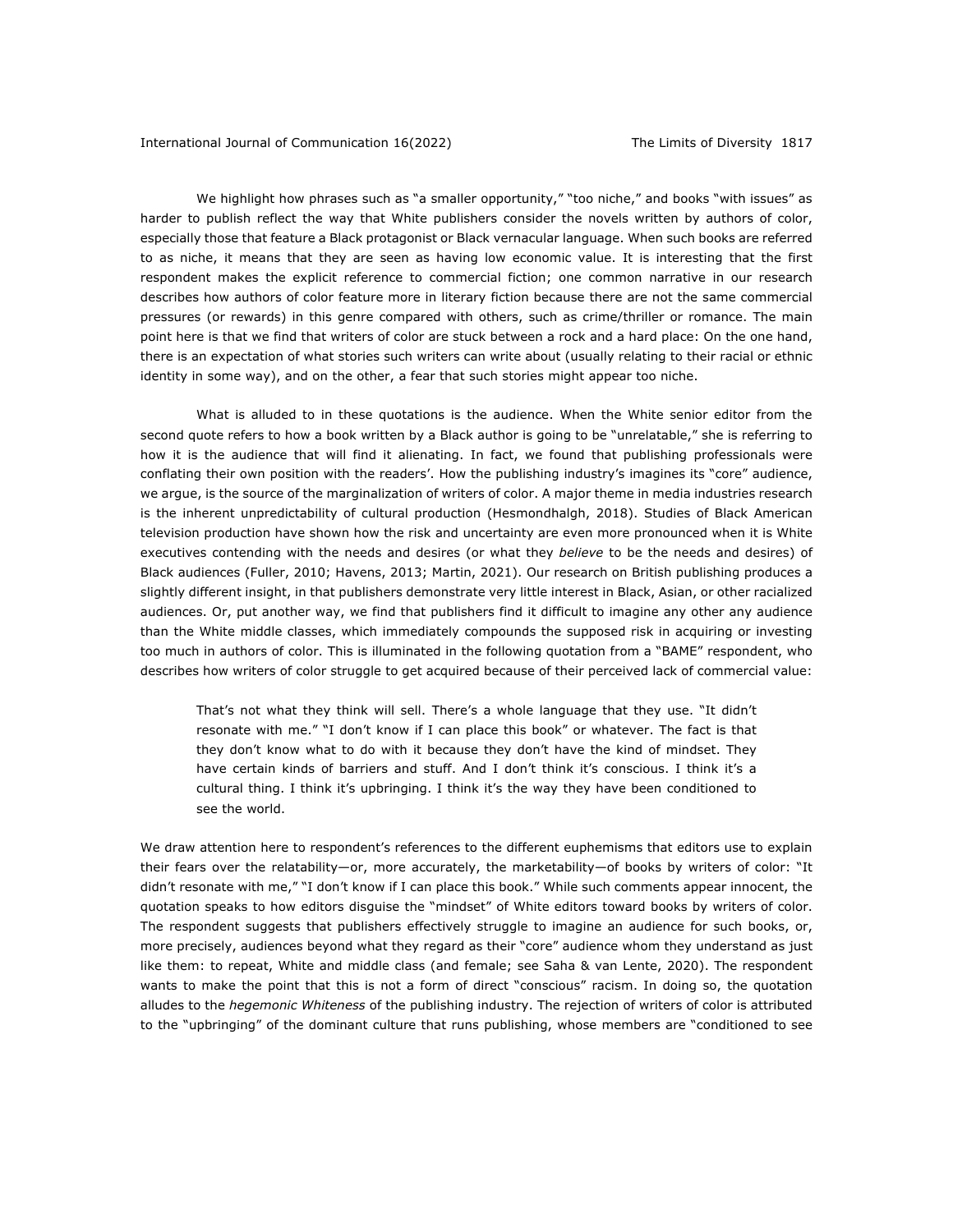the world" a certain way. The point is, this very particular Eurocentric worldview becomes industry common sense, where writers of color are only valued in terms of their appeal to White, middle-class readers. Because they are speaking from the same location, publishers feel confident in making assertions about authors of color based on their readers' assumptions. Even when they have the best intentions about diversity, publishers' attempts to include authors of color, we argue, will always be limited by whom they recognize and value as their audience.

#### **Conclusion**

The publishing industry in the United Kingdom is essentially set up to cater to one kind of reader or, more precisely, the White middle-class reader is valued more than *Other* readers. While in our interviews, publishers expressed a desire to reach wider audiences, they are held back by how they do not see value in the types of the books that they imagine they would need to produce to engage non-White, non-middleclass audiences. Returning to Huggan (2001) and Brouillette (2007), we note that the recognition and legitimation of postcolonial literary fiction as a body of literature with merit are due to its perceived cultural value to the liberal sensibilities of metropolitan elites. Cultural value is not afforded to (or is not enough for) those Black, Brown, or Asian writers operating in commercial fiction, compounded by the racialized common sense of decision-makers who perceive these writers in general as high risk—hence, the lower rates of representation of authors from racialized backgrounds in those genres.

This article hinged on the question, How do publishing industries make authors of color? The short answer is they are made for a White, middle-class audience. The ascendency of the business case for diversity may lead to some opportunities for writers of color, but only if they conform to racialized expectations of White publishers and retailers. And even when those expectations are met, it does not necessarily result in economic rewards. In fact, it arguably reduces their rewards for labor. Our interviews reveal how certain genres have certain racialized assumptions attached to them. These do not merely exclude authors of color from particular genres but allow Whiteness to dominate and profit from the most commercially lucrative genres. It is in this way that production logics operate as a form of power/knowledge that leads to the making of race in reductive ways that sustain Whiteness.

Thus, it is not just the case that attempts to diversify publishing are not working and need to be better implemented. Rather, we argue that diversity discourse is doing precisely what it is supposed to: appearing to meet the demands of minoritized groups while keeping the privilege and status of the dominant culture intact. However, we do not entirely dismiss diversity as a mere instrument of the powerful. Diversity contains within it a disruptive quality that is a product of the tensions between top-down neoliberal agendas and more grassroots forms of antiracist activism (see Saha & van Lente, 2021). Although we have ambivalences over activism centered on representation and visibility alone, such activism has undeniably prized open a space in the cultural industries that can lead to more radical outcomes. The threat to the cultural elite that has resulted is certainly being felt, reflected in the anxieties around "woke culture" and "cancel culture" that circulate in media, and especially in publishing.

Yet, diversity, as it is mobilized in the acquisition and publication of authors of color, is precisely how the group that owns the publishing industries seeks to maintain its authority. To stress, the story we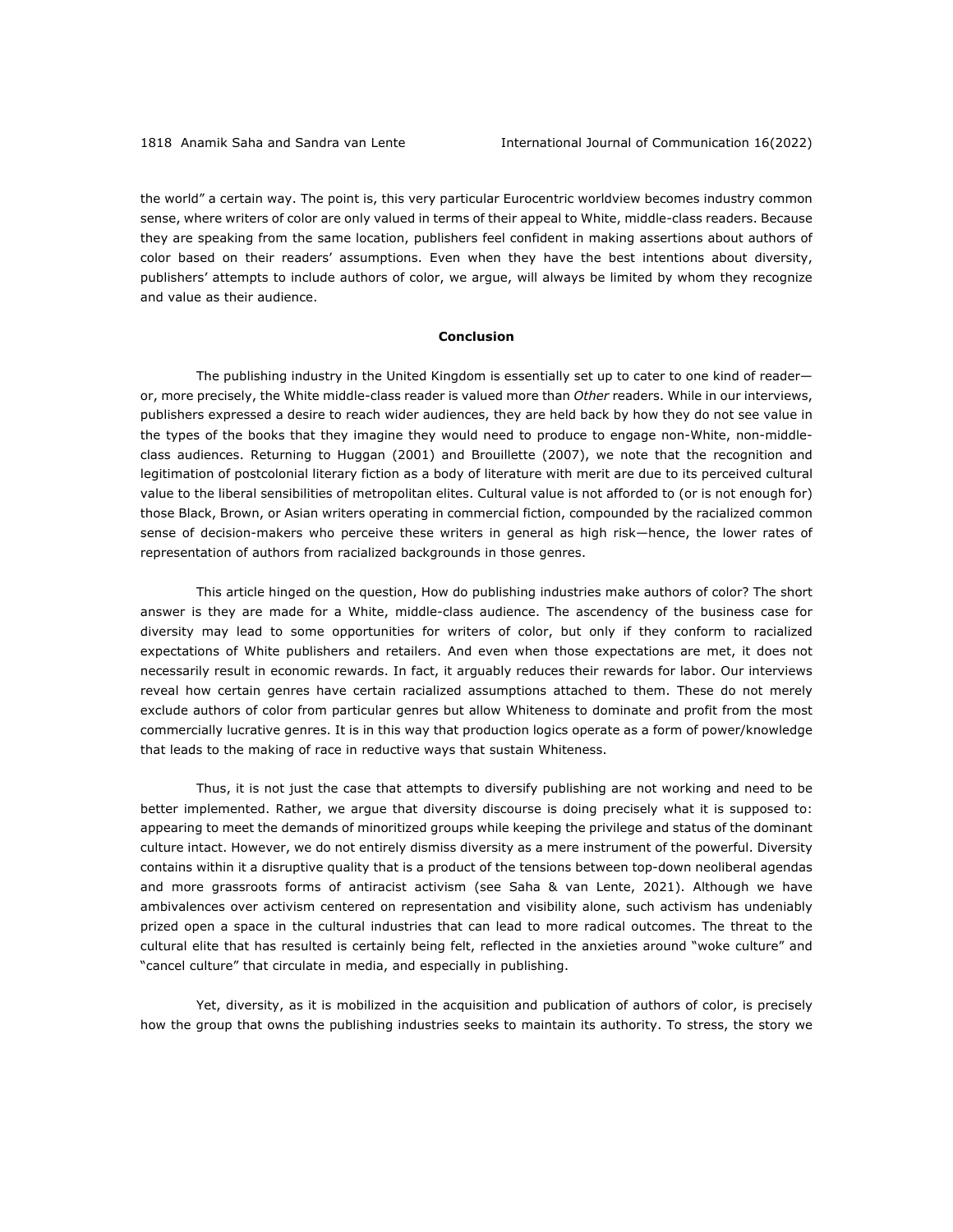present is not just about the marginalization of writers of color. Its bigger purpose is to demonstrate how the dominant culture stays in control, allowing it to continue its economic power. To paraphrase Cedric Robinson (1983/2000), in a market-based system, diversity is an attempt to safeguard the interests of those deemed dominant or "unraced." How publishing industries make race, even in this moment of diversity, is how the unraced remain dominant.

#### **References**

- Ahmed, Sara (2012). *On being included. Racism and diversity in institutional life*. Durham, NC: Duke University Press.
- Bhattacharyya, G. (2018). *Rethinking racial capitalism: Questions of reproduction and survival*. London, UK: Rowman & Littlefield International.
- Bold, M. R. (2018). The eight percent problem: Authors of colour in the British young adult market (2006– 2016). *Publishing Research Quarterly, 34*(3), 385–406. doi:10.1007/s12109-018-9600-5
- Bold, M. R. (2019). *Representation of people of colour among children's book authors and illustrators*. London, UK: Book Trust. Retrieved from https://cdn.booktrust.org.uk/globalassets/resources/represents/booktrust-represents-diversitychildrens-authors-illustrators-report.pdf
- Born, G. (2010). The social and the aesthetic: For a post-Bourdieuian theory of cultural production. *Cultural Sociology, 4*(2), 171–208. doi:10.1177/1749975510368471
- Brook, O., O'Brien, D., & Taylor, M. (2020). *Culture is bad for you*. Manchester, UK: Manchester University Press.
- Brouillette, S. (2007). *Postcolonial writers in the global literary marketplace* (pp. 44–75). London, UK: Palgrave Macmillan.
- Childress, C. (2017). *Under the cover*. Princeton, NJ: Princeton University Press.
- Fuller, J. (2010). Branding blackness on US cable television. *Media, Culture & Society, 32*(2), 285–305. doi:10.1177/0163443709355611
- Gray, H. (2016). Precarious diversity: Representation and demography. In M. Curtin & K. Sanson (Eds.), *Precarious creativity* (pp. 241–253). Oakland: University of California Press.
- Hachette UK. (2020). *Hachette UK statement on Black Lives Matter*. Retrieved from https://www.hachette.co.uk/hachette-news/2020/06/02/hachette-uk-statement-on-black-livesmatter/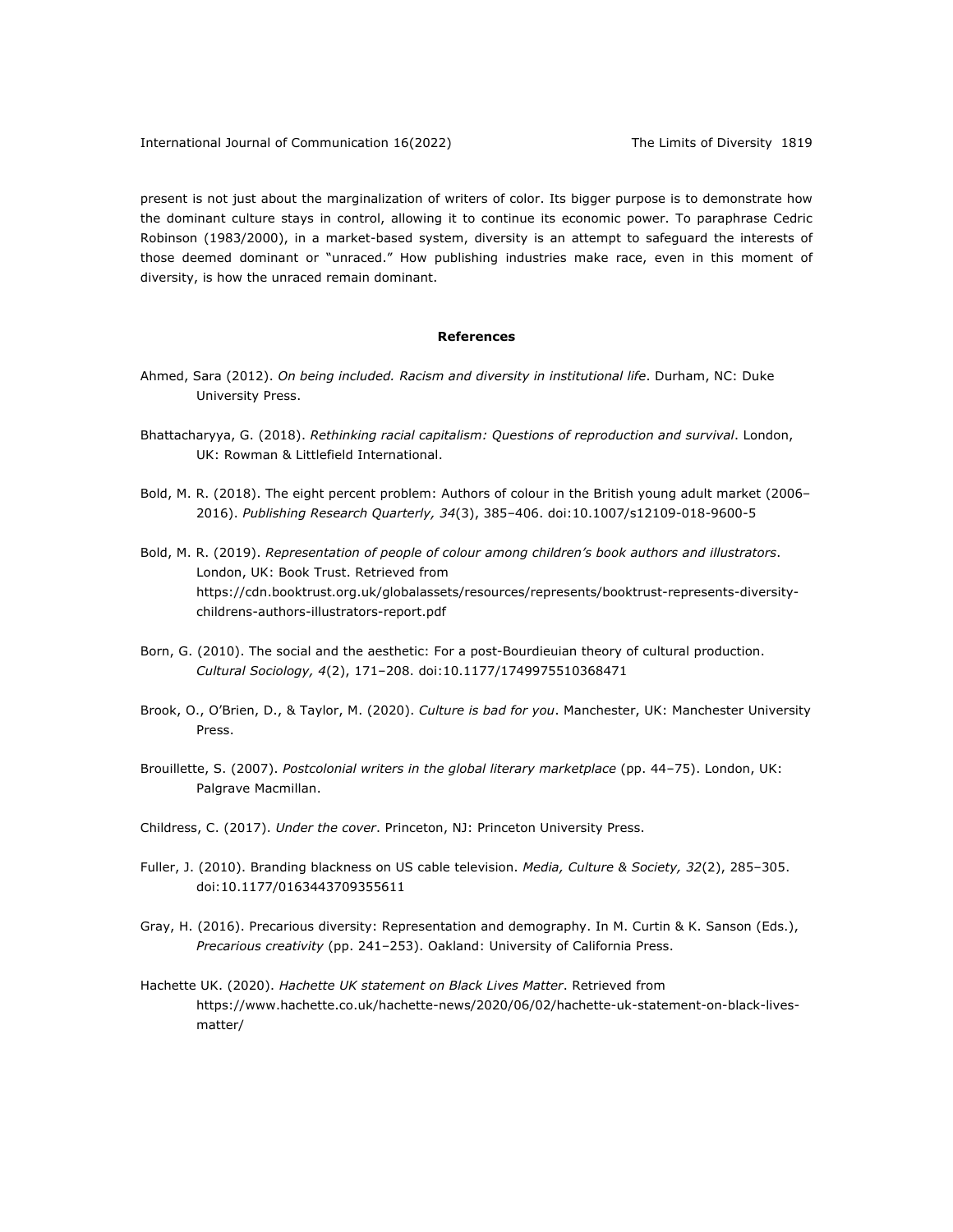- Hall, S. (1988). New ethnicities. In K. Mercer (Ed.), *Black film British cinema* (pp. 27–31). London, UK: Institute of Contemporary Art.
- Harper Collins UK [HarperCollinsUK]. (2020, June 1). *We stand with all of our colleagues, authors, readers and partners who have lived with racism and oppression throughout their lives in the US, here in the UK and around the world* [Tweet]. Twitter. Retrieved from https://twitter.com/HarperCollinsUK/status/1267488237133627392
- Havens, T. (2013). *Black television travels: African American media around the globe*. New York: New York University Press.
- Hesmondhalgh, D. (2018). *The cultural industries* (4th ed.). London, UK: SAGE Publications.
- Holstein, J. A., & Gubrium, J. F. (2004). The active interview. In D. Silverman (Ed.), *Qualitative research: Theory, method and practice* (pp. 140–161). London, UK: SAGE Publications.
- Huggan, G. (2001). *The postcolonial exotic: Marketing the margins*. London, UK: Psychology Press.
- Kean, D. (2004). *In full colour: Cultural diversity in book publishing today*. London, UK: The Bookseller.
- Kean, D., & Larsen, M. (Eds.). (2015). *Writing the future*. London, UK: Spread the Word.
- Littler, J. (2017). *Against meritocracy: Culture, power and myths of mobility*. London, UK: Routledge.
- Marsden, S. (2017, July 13). Positioning publishing studies in the cultural economy. *Interscript*. Retrieved from https://www.interscriptjournal.com/online-magazine/positioning-publishing-studies-in-thecultural-economy
- Martin, A., Jr. (2020). Introduction. *JCMS: Journal of Cinema and Media Studies, 60*(1), 134–137. doi:10.1353/cj.2020.0066
- Martin, A., Jr. (2021). *The generic closet: Black gayness and the Black-cast sitcom*. Bloomington: Indiana University Press.
- Melamed, J. (2015). Racial capitalism. *Critical Ethnic Studies, 1*(1), 76–85. doi:10.5749/jcritethnstud.1.1.0076
- Mellinger, G. (2003). Counting color: Ambivalence and contradiction in the American Society of Newspaper Editors' discourse of diversity. *Journal of Communication Inquiry, 27*(2), 129–151. doi:10.1177/0196859902250862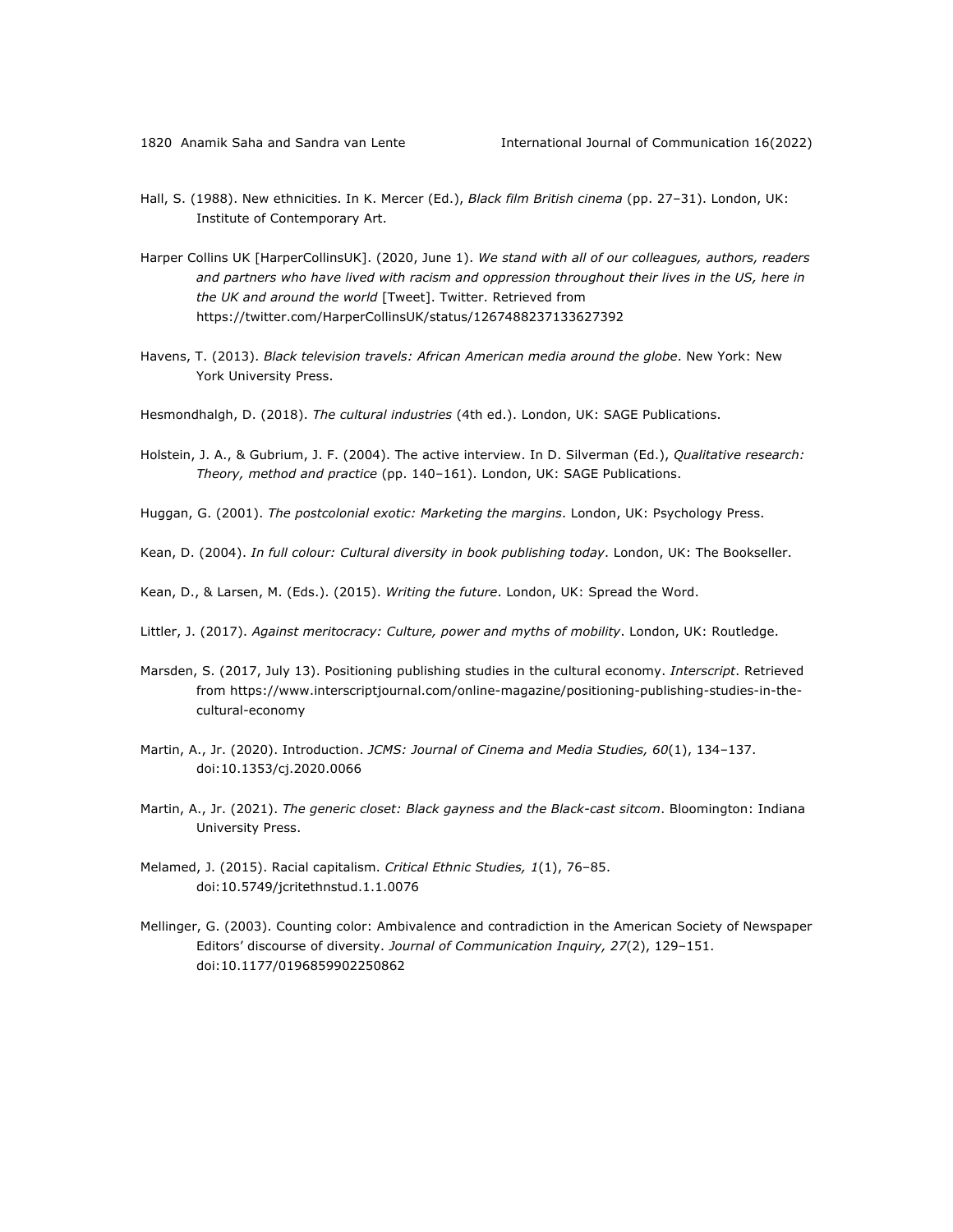- Molina-Guzmán, I. (2016). #OscarsSoWhite: How Stuart Hall explains why nothing changes in Hollywood and everything is changing. *Critical Studies in Media Communication, 33*(5), 438–454. doi:10.1080/15295036.2016.1227864
- Murray, S. (2006). Publishing studies: Critically mapping research in search of a discipline. *Publishing Research Quarterly, 22*(4), 3–25. doi:10.1007/s12109-007-0001-4
- Negus, K. (1999). *Music genres and corporate cultures*. London, UK: Routledge.
- Newsinger, J., & Eikhof, D. R. (2019). Explicit and implicit diversity policy in the UK film and television industries. *Journal of British Cinema and Television, 17*(1), 47–69. doi:10.3366/jbctv.2020.0507
- Nwonka, C. J. (2020). The new Babel: The language and practice of institutionalised diversity in the UK film industry. *Journal of British Cinema and Television, 17*(1), 24–46. doi:10.3366/jbctv.2020.0506
- Pan Macmillan. (2020). *Pan Macmillan statement on Black Lives Matter and diversity and inclusion*. Retrieved from https://www.panmacmillan.com/blogs/general/diversity-and-inclusion
- Penguin Random House UK. (2020). *Our commitment to inclusivity*. Retrieved from https://www.penguin.co.uk/articles/2020/june/penguin-commitment-to-inclusivity.html
- Ponzanesi, S. (2014). *The postcolonial cultural industry: Icons, markets, mythologies*. New York, NY: Springer.
- Robinson, C. J. (2000). *Black Marxism: The making of the Black radical tradition* (2nd ed.). Chapel Hill: University of North Carolina Press. Original work published 1983
- Saha, A. (2016). The rationalizing/racializing logic of capital in cultural production. *Media Industries, 3*(1), 1–16. doi:10.3998/mij.15031809.0003.101
- Saha, A. (2018). *Race and the cultural industries*. Cambridge, UK: Polity Press.
- Saha, A. (2021). *Race, culture and media*. London, UK: SAGE Publications.
- Saha, A., & van Lente, S. (2020). *Rethinking "diversity" in publishing*. London, UK: Goldsmiths Press.
- Saha, A., & van Lente, S. (2021). Diversity, media, and racial capitalism: A case study on publishing. *Ethnic and Racial Studies, 45*(16), 216–236. doi:10.1080/01419870.2022.2032250
- Squires, C. (2017). *Publishing's diversity deficit* (No. 2, CAMEo Cuts). Leicester, UK: CAMEo Research Institute for Cultural and Media Economies.